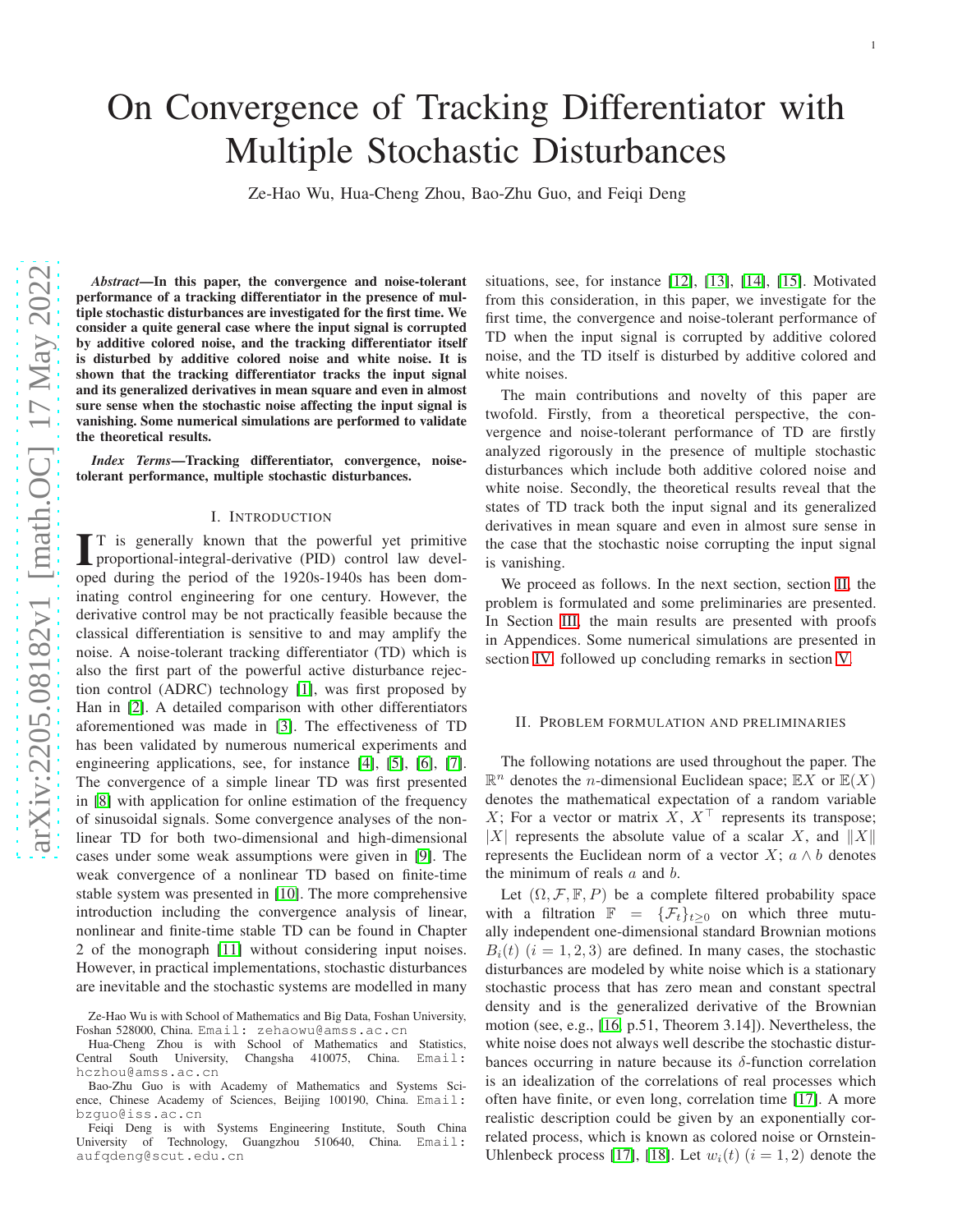colored noise. They are the solutions of the Itô-type stochastic differential equations (see, e.g., [\[17,](#page-7-16) p.426], [\[19,](#page-7-18) p.101]):

<span id="page-1-3"></span>
$$
dw_i(t) = -\alpha_i w_i(t)dt + \alpha_i \sqrt{2\beta_i} dB_i(t), \qquad (1)
$$

where  $\alpha_i > 0$  and  $\beta_i$  are given constants describing the correlation time and the noise intensity, respectively, and the initial values  $w_i(0) \in L^2(\Omega; \mathbb{R})$  are independent of  $B_i(t)$ . In other words, the parameters  $\alpha_i$  describe the bandwidth of the noise, while  $\beta_i$  denote its spectral height, and the correlation functions of the processes  $w_i(t)$  are more realistic exponential functions yet not the  $\delta$ -ones (see, e.g., [\[17\]](#page-7-16)). In what follows,  $\alpha_i$  and  $\beta_i$  can be unknown constants.

Let  $v(t)$  be a time-varying input signal which is supposed to be contaminated by additive colored noise. Therefore, the input signal is actually

<span id="page-1-4"></span>
$$
v^*(t) := v(t) + \sigma_1 w_1(t), \tag{2}
$$

where  $\sigma_1$  is a constant that could be unknown and represents the intensity of the colored noise. In addition, we consider a general case where the system constructing TD is disturbed by both additive colored noise and white noise as follows:

<span id="page-1-1"></span>
$$
\begin{cases}\n dx_1(t) = x_2(t)dt, \\
 dx_2(t) = x_3(t)dt, \\
 \vdots \\
 dx_{n-1}(t) = x_n(t)dt, \\
 dx_n(t) = r^n f(x_1(t) - v^*(t), \frac{x_2(t)}{r}, \dots, \frac{x_n(t)}{r^{n-1}})dt \\
 + \sigma_2 w_2(t)dt + \sigma_3 dB_3(t),\n\end{cases}
$$
\n(3)

where  $r > 0$  is a tuning parameter,  $f : \mathbb{R}^n \to \mathbb{R}$  is an appropriate known function chosen to satisfy the following Assumption (A1), and " $\sigma_2 w_2(t) + \sigma_3 \dot{B}_3(t)$ " represents the multiple stochastic disturbances with  $\sigma_i$  (i = 2,3) being constants that could be unknown and  $\dot{B}_3(t)$  being the white noise which is the formal derivative of the Browian motion. Han's TD in [\[2\]](#page-7-1) is a special case of [\(3\)](#page-1-1) with  $\sigma_i = 0, i = 1, 2, 3$ . The consideration of such a TD is based on three aspects: First, such a TD itself in noisy environment is quite general whereas the TD without any noise corruption is just a special case of  $\sigma_2 = \sigma_3 = 0$ . Second, the quantization errors caused by the digital implementation of TD always exist and can be regarded as a kind of process noise. Finally, TD is the first part of the powerful ADRC which has been hardwired into the general purpose control chips made by industry giants such as Texas Instruments [\[20\]](#page-7-19), where the hardware might work in noisy environment.

In addition, it should be noticed that the solution of [\(3\)](#page-1-1) depends on the tuning parameter  $r$ . Hereafter, we always drop r from solutions by abuse of notation without confusion.

The following Assumption (A1) is a prior assumption about the known function  $f(\cdot)$  chosen in constructing TD [\(3\)](#page-1-1).

**Assumption (A1).** The  $f : \mathbb{R}^n \to \mathbb{R}$  is a locally Lipschitz continuous function with respect to its arguments,  $f(0, \dots, 0) = 0$ , and there exist known constants  $\lambda_i >$  $0$   $(i = 1, 2, 3, 4)$  and a twice continuously differentiable function  $V : \mathbb{R}^n \to [0, \infty)$  which is positive definite and radially unbounded such that

$$
\lambda_1 ||z||^2 \le V(z) \le \lambda_2 ||z||^2, \ \lambda_3 ||z||^2 \le W(z) \le \lambda_4 ||z||^2,
$$

$$
\sum_{i=1}^{n-1} \frac{\partial V(z)}{\partial z_i} z_{i+1} + \frac{\partial V(z)}{\partial z_n} f(z) \le -W(z),
$$
  
\n
$$
\left| \frac{\partial V(z)}{\partial z_j} \right| \le c_1 \|z\|, \left| \frac{\partial^2 V(z)}{\partial z_j^2} \right| \le c_2,
$$
  
\n
$$
\forall z = (z_1, z_2, \dots, z_n) \in \mathbb{R}^n, j = 1, n,
$$
\n(4)

for some nonnegative continuous function  $W : \mathbb{R}^n \to [0, \infty)$ and some constants  $c_i > 0$   $(i = 1, 2)$ .

Remark II.1. *Generally speaking, the Assumption (A1) guar*antees that the function  $f : \mathbb{R}^n \to \mathbb{R}$  is chosen so that the zero *equilibrium state of the following system*

<span id="page-1-5"></span>
$$
\dot{z}(t) = (z_2(t), z_3(t), \cdots, f(z(t))) \tag{5}
$$

*is globally exponentially stable with*  $z = (z_1, z_2, \dots, z_n)$ *. It is easy to verify that the simplest example to satisfy Assumption (A1) is the linear function*

<span id="page-1-2"></span>
$$
f(z) = a_1 z_1 + \dots + a_n z_n, \tag{6}
$$

*where the parameters*  $a_i$   $(i = 1, 2, \dots, n)$  *are chosen such that the matrix*

<span id="page-1-6"></span>
$$
A = \begin{pmatrix} 0 & 1 & 0 & \cdots & 0 \\ 0 & 0 & 1 & \cdots & 0 \\ \cdots & \cdots & \cdots & \cdots & \cdots \\ 0 & 0 & 0 & \ddots & 1 \\ a_1 & a_2 & \cdots & a_{n-1} & a_n \end{pmatrix}_{n \times n}
$$
(7)

*is Hurwitz. The TD with linear function*  $f(\cdot)$  *given by* [\(6\)](#page-1-2) *is referred as linear TD in what follows.*

The solution of [\(1\)](#page-1-3) can be explicitly expressed as

$$
w_i(t) = e^{-\alpha_i t} w_i(0) + \int_0^t e^{-\alpha_i (t-s)} \alpha_i \sqrt{2\beta_i} dB_i(s).
$$
 (8)

Define

$$
\gamma_i = \mathbb{E}|w_i(0)|^2 + \alpha_i \beta_i, \ i = 1, 2. \tag{9}
$$

By the Itô isometric formula, it is easy to verify that the second moments of  $w_i(t)$   $(i = 1, 2)$  are bounded:

<span id="page-1-7"></span>
$$
\mathbb{E}|w_i(t)|^2
$$
  
=  $e^{-2\alpha_i t} \mathbb{E}|w_i(0)|^2 + \mathbb{E}|\int_0^t e^{-\alpha_i(t-s)} \alpha_i \sqrt{2\beta_i} dB_i(s)|^2$   

$$
\leq \mathbb{E}|w_i(0)|^2 + 2\alpha_i^2 \beta_i \int_0^t e^{-2\alpha_i(t-s)} ds
$$
  

$$
\leq \gamma_i, \forall t \geq 0.
$$
 (10)

This is the reason behind that the TD may be feasible when the input signal is disturbed by additive colored noise.

## III. MAIN RESULTS

<span id="page-1-0"></span>Set  $\hat{B}_1(t) = \sqrt{r}B_1\left(\frac{t}{r}\right)$ ,  $\hat{B}_3(t) = \sqrt{r}B_3\left(\frac{t}{r}\right)$ . Notice that for any  $r > 0$ ,  $\hat{B}_1(t)$  and  $\hat{B}_3(t)$  are still mutually independent one-dimensional standard Brownian motions. By definition of  $v^*(t)$  in [\(2\)](#page-1-4), it follows that

$$
dv^*(t) = \dot{v}(t)dt - \sigma_1 \alpha_1 w_1(t)dt + \sigma_1 \alpha_1 \sqrt{2\beta_1} dB_1(t), \quad (11)
$$

and then

$$
dv^*(\frac{t}{r}) = \dot{v}(\frac{t}{r})dt - \frac{\sigma_1 \alpha_1}{r}w_1(\frac{t}{r})dt + \frac{\sigma_1 \alpha_1 \sqrt{2\beta_1}}{\sqrt{r}}d\hat{B}_1(t), \tag{12}
$$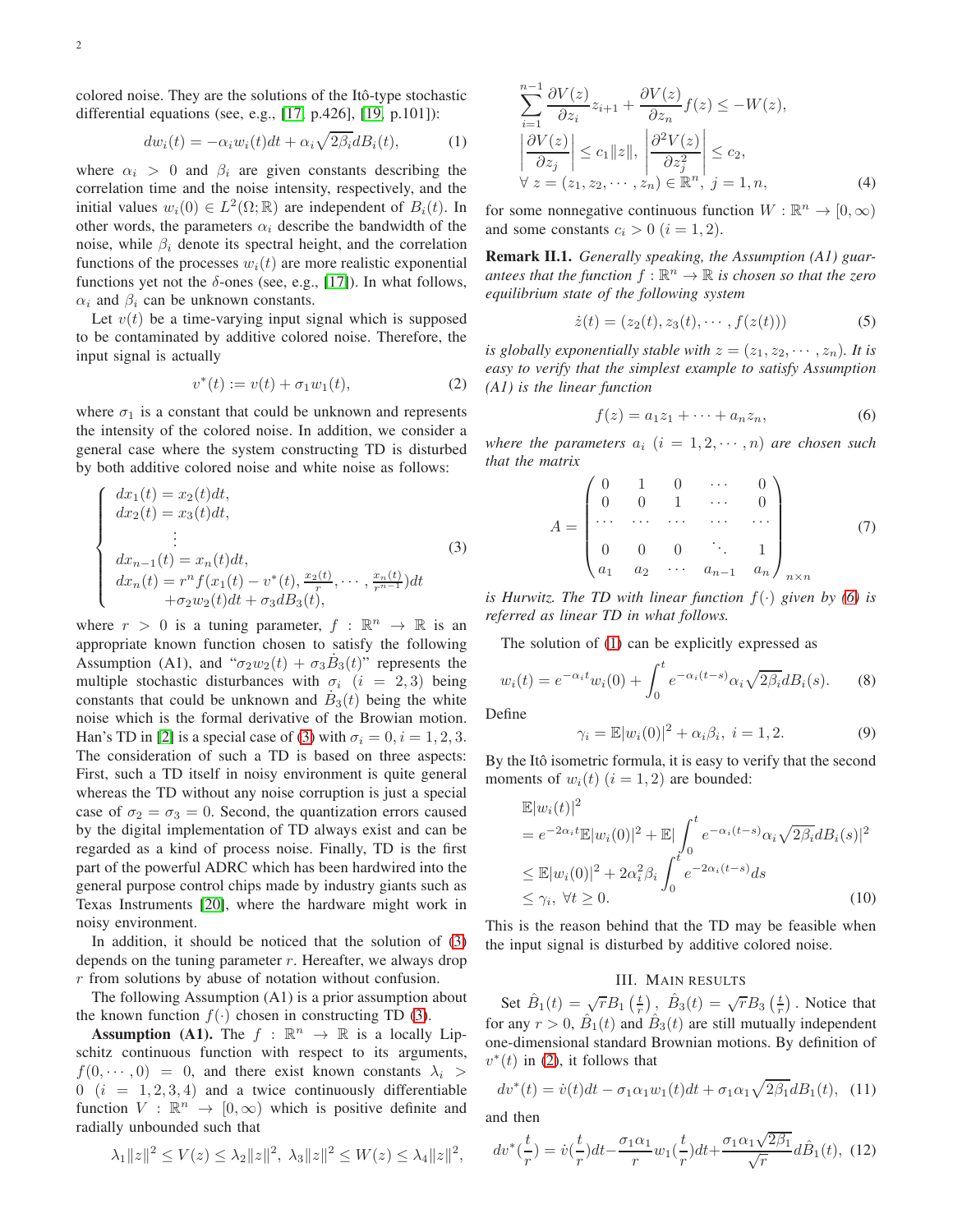where  $\dot{v}(\frac{t}{r})$  denotes, in what follows, the derivative of  $v(\frac{t}{r})$ with respect to the time t. For  $i = 2, \dots, n$ , set

$$
y_1(t) = x_1(\frac{t}{r}) - v^*(\frac{t}{r}), \ y_i(t) = \frac{1}{r^{i-1}} x_i(\frac{t}{r}). \tag{13}
$$

A direct computation shows that  $y(t) = (y_1(t), \dots, y_n(t))$ satisfies the following Itô-type stochastic differential equation:

<span id="page-2-1"></span>
$$
\begin{cases}\ndy_1(t) = y_2(t)dt - \dot{v}(\frac{t}{r})dt + \frac{\sigma_1 \alpha_1}{r}w_1(\frac{t}{r})dt \\
-\frac{\sigma_1 \alpha_1 \sqrt{2\beta_1}}{\sqrt{r}}d\hat{B}_1(t), \\
dy_2(t) = y_3(t)dt, \\
\vdots \\
dy_{n-1}(t) = y_n(t)dt, \\
dy_n(t) = f(y(t))dt + \frac{\sigma_2}{r^n}w_2(\frac{t}{r})dt + \frac{\sigma_3}{r^{n-\frac{1}{2}}}d\hat{B}_3(t).\n\end{cases} (14)
$$

We first introduce Lemma [III.1](#page-2-0) below to present the existence and uniqueness of the global solution to system [\(14\)](#page-2-1) and give an estimate of the second moment of the global solution.

<span id="page-2-0"></span>**Lemma III.1.** Suppose that  $v : [0, \infty) \to \mathbb{R}$  is a continuously  $differential$  function satisfying  $\sup_{t\geq 0}(|v(t)| + |v(t)|) \leq M$ *for some constant* M > 0 *and Assumption (A1) holds, and the tuning parameter* r *is chosen so that*  $r \geq 1$ *. Then, for any initial value*  $x(0) \in \mathbb{R}^n$ , system [\(14\)](#page-2-1) *admits a unique global solution which satisfies*

<span id="page-2-5"></span>
$$
\mathbb{E}\left(\sup_{0\leq s\leq t}||y(s)||^2\right)\leq \frac{1}{\lambda_1}\left(N_1+\frac{N_2}{N_3}\right)e^{N_3t}, \ \forall t\geq 0,\tag{15}
$$

*where the constants*  $N_i$  ( $i = 1, 2, 3$ ) *are specified in [\(35\)](#page-5-0).* 

*Proof.* See "Proof of Lemma [III.1"](#page-2-0) in Appendix A. □

In what follows, a value range of the tuning parameter to guarantee the convergence of TD [\(3\)](#page-1-1) can be specified as

<span id="page-2-4"></span>
$$
R_0 := \left\{ r \ge 1 : \frac{1}{r} + \frac{1}{2r^{2n-1}} \le \frac{\theta \lambda_3}{\lambda_2} \right\},\qquad(16)
$$

where  $\theta \in (0, 1)$  is any chosen parameter. Note that when  $\theta \in (0, 1)$  is increasing, the range  $R_0$  will increase as well but the exponential decay rate  $\frac{(1-\theta)\lambda_3}{\lambda_2}$  associated with the tracking error would be reduced.

The convergence result of TD [\(3\)](#page-1-1) in the presence of multiple stochastic disturbances is summarized as the following Theorem [III.1.](#page-2-2)

<span id="page-2-2"></span>**Theorem III.1.** Suppose that  $v : [0, \infty) \rightarrow \mathbb{R}$  is a con $t$ *inuously differentiable function satisfying*  $\sup_{t\geq 0}(|v(t)| +$  $|\dot{v}(t)| \leq M$  *for some constant*  $M > 0$  *and Assumption* (A1) *holds. Then, for any tuning parameter*  $r \in R_0$ *, initial value*  $x(0) \in \mathbb{R}^n$  and  $T > 0$ , the TD [\(3\)](#page-1-1) admits a unique global *solution satisfying*

<span id="page-2-3"></span>(i) 
$$
\mathbb{E}|x_1(t) - v(t)|^2 \le \frac{(1 + \frac{1}{\mu})\Gamma}{r} + (1 + \mu)\sigma_1^2 \gamma_1
$$
 (17)

*uniformly in*  $t \in [T, \infty)$ *, where*  $\mu$  *is any positive constant and* Γ *specified in [\(46\)](#page-6-0) is a positive constant independent of* r*;*

(*ii*) 
$$
\limsup_{r \to \infty} \mathbb{E}|x_1(t) - v(t)|^2 \le \sigma_1^2 \gamma_1
$$
 (18)

*uniformly in*  $t \in [T, \infty)$ ;

$$
(iii) \lim_{r \to \infty} |x_1(t) - v(t)| = 0 \text{ almost surely } (19)
$$

*uniformly in*  $t \in [T, \infty)$  *when*  $\sigma_1 = 0$ *.* 

 $\Box$ *Proof.* See "Proof of Theorem [III.1"](#page-2-2) in Appendix B.

Remark III.1. *Note that the tracking error system [\(14\)](#page-2-1) is an Ito-type stochastic system. Thus, the convergence in mean ˆ square sense is natural because the Itô integral terms are zero as martingales after taking mathematical expectation. In addition, the mean square sense denotes the convergence of an average level of the tracking error, which could be in line with engineering applications since the deviation of every sample path of the tracking error from the average level is often small. Finally, we can see from [\(17\)](#page-2-3) that the upper bound of the* tracking error in mean square can approach  $\sigma_1^2\gamma_1$  arbitrarily *and quickly by tuning the parameter* r *to be sufficiently large since the convergence time* T *is any positive constant. This is what we mean by "TD is not sensitive to input noise". It seems impossible to make the tracking error as small as possible when*  $\sigma_1 \neq 0$  *in* [\(2\)](#page-1-4)*.* 

Remark III.2. *It is noteworthy that the selection of the function*  $f(\cdot)$  *guarantees that the "nominal part" of the tracking error system [\(14\)](#page-2-1) defined in [\(5\)](#page-1-5) is exponentially stable with the decay rate*  $\frac{\lambda_3}{\lambda_2}$  *which depends on*  $f(\cdot)$ *. By definition of* Γ *from [\(46\)](#page-6-0) in Appendix B, the constant* Γ *which is a part of the tracking error (depending on*  $f(\cdot)$ ) *becomes smaller if the decay rate*  $\frac{\lambda_3}{\lambda_2}$  *becomes larger. In addition, another advantage could be mentioned is that when the decay rate*  $\frac{\lambda_3}{\lambda_2}$  *becomes larger, the value range of the tuning parameter* r *defined in [\(16\)](#page-2-4) will increase.*

Finally, we indicate an important fact that  $x_i(t)$  (i =  $2, 3, \dots, n$  can always be regarded as an approximation of the corresponding  $(i - 1)$ −th derivative of  $v(t)$  in terms of generalized derivative whatever the classical derivatives of  $v(t)$ exist or not. In fact, for any  $a > 0$ , let  $C_0^{\infty}(0, a)$  be the set that contains all infinitely differentiable functions with compact support on  $(0, a)$ . Remember that for any locally integrable function  $h : (0, a) \rightarrow \mathbb{R}$ , the usual  $(i - 1)$ -th generalized derivative of h, still denoted by  $h^{(i-1)}$ , always exists in the sense of distribution defined as a functional on  $C_0^{\infty}(0, a)$  that

<span id="page-2-7"></span>
$$
h^{(i-1)}(\varphi) = (-1)^{i-1} \int_0^a h(t)\varphi^{(i-1)}(t)dt,
$$
 (20)

for every test function  $\varphi \in C_0^{\infty}(0, a)$  and  $2 \le i \le n$  (see, e.g., [\[11,](#page-7-10) p.43]). In addition, a generalized stochastic process  $\Phi$  is simply a random generalized function in the following sense: For every test function  $\varphi \in C_0^{\infty}(0, a)$ , a random variable  $\Phi(\varphi)$  is assigned such that the functional  $\Phi$  on  $C_0^{\infty}(0, a)$  is linear and continuous (see, e.g., [\[16,](#page-7-15) p.50]). Thus, for each  $i = 2, 3, \dots, n$ ,  $x_i$  itself can be regarded as a generalized stochastic process in the sense that

<span id="page-2-6"></span>
$$
x_i(\varphi) = \int_0^a x_i(t)\varphi(t)dt, \ \forall \varphi \in C_0^{\infty}(0, a). \tag{21}
$$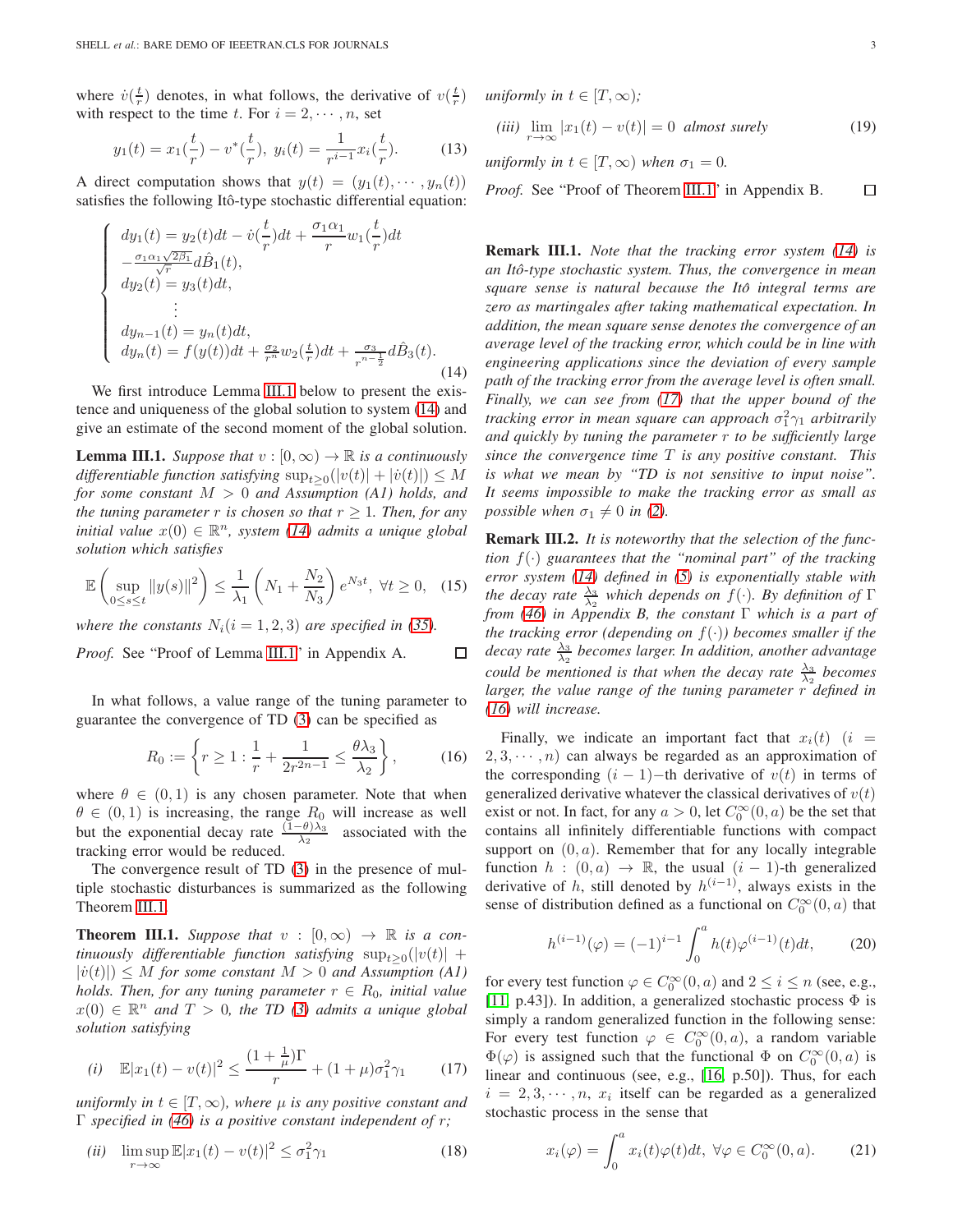For each  $i = 2, 3, \dots, n$ , the state  $x_i$  of the TD [\(3\)](#page-1-1) is convergent to the  $(i-1)$ -th generalized derivative of the input signal  $v$  in mean square and almost sure sense, which is summarized in the following Theorem [III.2.](#page-3-2)

<span id="page-3-2"></span>**Theorem III.2.** Suppose that  $v : [0, a] \rightarrow \mathbb{R}$  is continuously *differentiable and Assumption (A1) holds. Then, for any initial value*  $x(0) \in \mathbb{R}^n$ , the TD [\(3\)](#page-1-1) admits a unique global solution, and for any  $\varphi \in C_0^{\infty}(0,a)$  and all  $i = 2, 3, \cdots, n$ , there holds

$$
(i) \quad \limsup_{r \to \infty} \mathbb{E}|x_i(\varphi) - v^{(i-1)}(\varphi)|^2
$$
  
\n
$$
\leq a^2 \sup_{t \in (0,a)} |\varphi^{(i-1)}(t)|^2 \sigma_1^2 \gamma_1;
$$
\n(22)

(*ii*) 
$$
\lim_{r \to \infty} |x_i(\varphi) - v^{(i-1)}(\varphi)| = 0
$$
 almost surely (23)

*when the additive colored noise affecting the input signal is vanishing, i.e.,*  $\sigma_1 = 0$ .

*Proof.* See " Proof of Theorem [III.2"](#page-3-2) in Appendix C. □

Remark III.3. *The convergence of linear TD without requiring Assumption (A1) can be concluded directly from Theorems [III.1](#page-2-2) and [III.2.](#page-3-2) This is because the matrix* A *in [\(7\)](#page-1-6) defined by the designed parameters*  $a_i$   $(i = 1, 2, \dots, n)$  *is Hurwitz so that there exists a unique positive definite matrix solution* Q *to the Lyapunov equation*  $QA + A^TQ = -I_{n \times n}$ *for n*-dimensional identity matrix  $I_{n \times n}$ . For this reason, we *can define the Lyapunov functions*  $V : \mathbb{R}^n \to [0, \infty)$  *and*  $W: \mathbb{R}^n \to [0, \infty)$  by  $V(z) = zQz^{\top}$  and  $W(z) = ||z||^2$ *for*  $z \in \mathbb{R}^n$ , *respectively. It is then easy to verify that all conditions in Assumption (A1) are satisfied, where the parameters in Assumptions (A1) are specified as*  $\lambda_1 = \lambda_{\min}(Q)$ ,  $\lambda_2 = \lambda_{\max}(Q)$ ,  $\lambda_3 = \lambda_4 = 1$ ,  $c_1 = c_2 = 2\lambda_{\max}(Q)$ , with  $\lambda_{\min}(Q)$  *and*  $\lambda_{\max}(Q)$  *being respectively the minimal and maximal eigenvalues of the matrix* Q*.*

Remark III.4. *The present paper focuses only on the convergence and noise-tolerant performance for TD in the presence of multiple stochastic disturbances. However, in practical applications, there may exist phase lags because of using the integration of TD to estimate the derivatives of the input signal, which can be overcome by introducing feedforward in the design of TD ([\[5\]](#page-7-4)).*

#### IV. NUMERICAL SIMULATIONS

<span id="page-3-0"></span>In this section, some numerical simulations are presented to verify the effectiveness of the main results. Let the input signal be  $v(t) = \sin(3t + 1)$ . We design a second-order linear TD and a second-order nonlinear TD in the form of [\(3\)](#page-1-1) in the presence of multiple stochastic disturbances. The linear TD is produced by a linear function given by

<span id="page-3-3"></span>
$$
f(z_1, z_2) = -2z_1 - 4z_2, \ \forall (z_1, z_2) \in \mathbb{R}^2.
$$
 (24)

Motivated by the nonlinear feedback controller design, a nonlinear function used for the construction of nonlinear TD can be the linear function [\(24\)](#page-3-3) adding with a Lipschitz continuous function given by

$$
f(z_1, z_2) = -2z_1 - 4z_2 - \phi(z_1), \ \forall (z_1, z_2) \in \mathbb{R}^2, \tag{25}
$$

where

$$
\phi(s) = \begin{cases}\n-\frac{1}{4\pi}, & s \in (-\infty, -\frac{\pi}{2}), \\
\frac{1}{4\pi}\sin s, & s \in [-\frac{\pi}{2}, \frac{\pi}{2}], \\
\frac{1}{4\pi}, & s \in (\frac{\pi}{2}, +\infty),\n\end{cases}
$$
\n(26)

and the Assumption (A1) holds for ([\[11,](#page-7-10) p.196])

$$
V(z_1, z_2) = 1.375z_1^2 + 0.1875z_2^2 + 0.5z_1z_2,
$$
  
\n
$$
W(z_1, z_2) = 0.5z_1^2 + 0.5z_2^2, \lambda_1 = 0.13, \lambda_2 = 1.43,
$$
  
\n
$$
\lambda_3 = \lambda_4 = 0.5, c_1 = 3.91, c_2 = 2.75.
$$
 (27)

In Figures [1](#page-4-0)[-3,](#page-5-1) some relative parameters are chosen as

$$
\alpha_1 = \alpha_2 = 3, \beta_1 = \beta_2 = \frac{1}{18}, \sigma_1 = 0.2, \sigma_2 = \sigma_3 = 2, (28)
$$

the initial values are taken as

$$
x_1(0) = \sin(1), x_2(0) = 0, w_1(0) = 1, w_2(0) = -1,
$$
 (29)

the sampling period  $\Delta t = 0.001$ , and the diffusion terms dB<sub>i</sub>(t) (i = 1,2,3) are simulated by  $\sqrt{\Delta t}$  multiplied by random sequences generated by the Matlab program command "randn". The selection of  $r$  can be specified by [\(16\)](#page-2-4). In Figures [1](#page-4-0)[-2](#page-4-1) and [3,](#page-5-1) we choose  $r = 30$  and  $r = 15$ , respectively, and it can be easily verified for the nonlinear case that if  $r = 15, \frac{1}{r} + \frac{1}{2r^{2n-1}} = \frac{1}{15} + \frac{1}{2 \times 15^3} \approx 0.07 < \frac{\theta \lambda_3}{\lambda_2} \approx 0.17$ , i.e.,  $r = 15 \in R_0$  and then  $r = 30 \in R_0$ , where we set  $\theta = 0.5$ .

It is seen from Figure [1](#page-4-0) that the states  $x_1(t)$  and  $x_2(t)$  of the linear TD track quickly the input signal  $v(t) = \sin(3t + 1)$ and the derivative of the input signal, respectively. It is also observed from Figure [2](#page-4-1) that the tracking effect of the nonlinear TD is at least as good as the linear TD. These are consistent with the theoretical result that the tracking error becomes small after any given time  $T > 0$  with the choice of an appropriate tuning parameter  $r$ . Since in Figure [3](#page-5-1) the tuning parameter  $r$  is reduced to be  $r = 15$ , it can be seen that the tracking accuracy of the nonlinear TD is relatively not as good as Figure [2,](#page-4-1) which is consistent with the theoretical result that the upper bound of the tracking error is inverse proportional to the tuning parameter  $r$ . In addition, it can be observed that the peaking value phenomenon does not exist in Figures [1](#page-4-0)[-3.](#page-5-1)

#### V. CONCLUDING REMARKS

<span id="page-3-1"></span>The convergence and noise-tolerant performance of a tracking differentiator (TD) are investigated, where a general case is considered that the input signal and the TD itself are disturbed by additive colored noise and additive colored and white noises, respectively. The mathematical proofs are presented to show that the tracking errors of the states of TD to the input signal and its generalized derivatives are convergent in mean square and even in almost sure sense for the special vanishing input noise. Some numerical simulations are presented to demonstrate the validity of the proposed TD. Finally, it is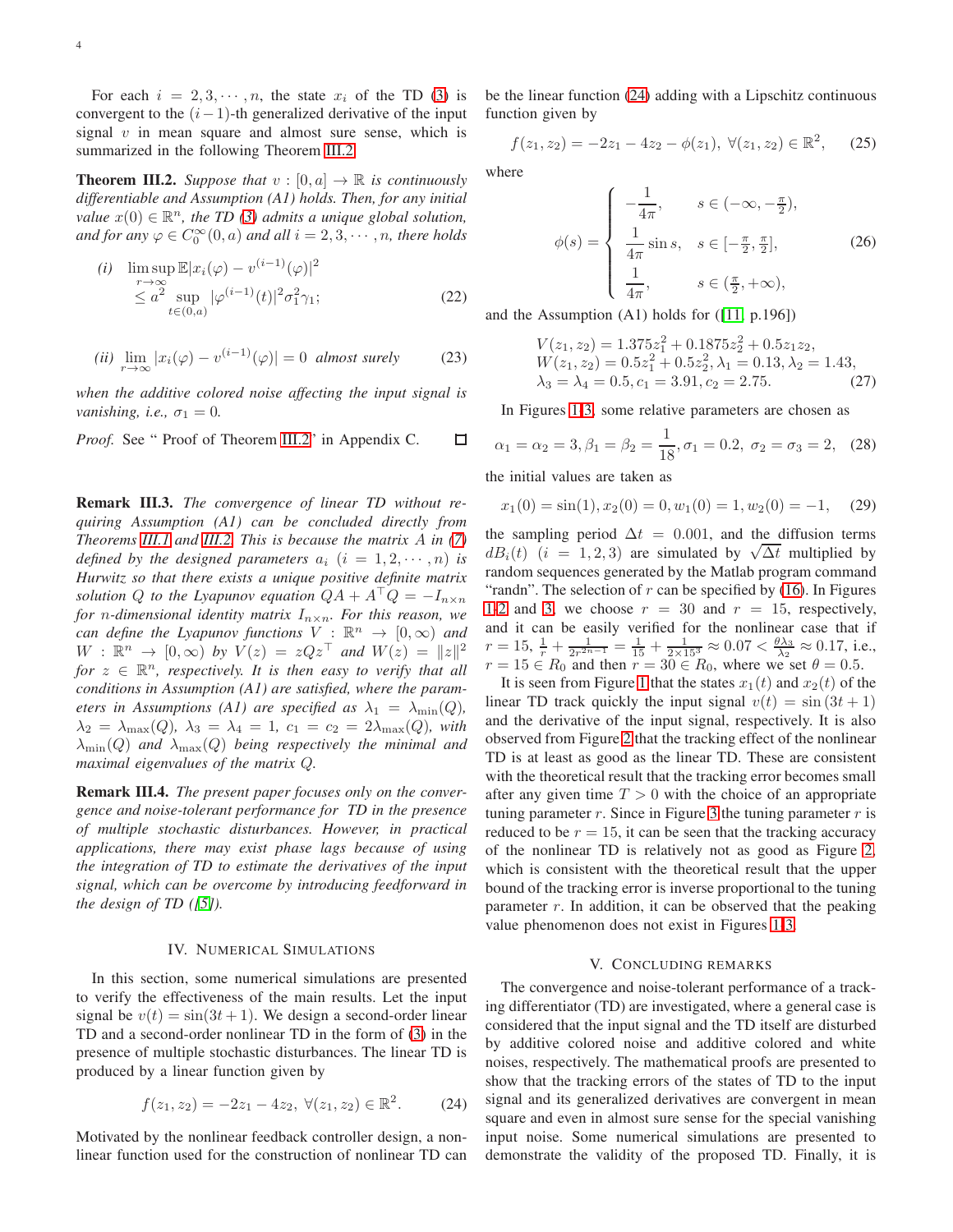

<span id="page-4-0"></span>Fig. 1. The tracking effect of linear TD with  $r = 30$ .

worth mentioning that the noise intensity maximum tolerance analysis of TD would be a potential interesting problem to be further investigated in the future study.

## APPENDIX A: Proof of Lemma [III.1](#page-2-0)

By [\(1\)](#page-1-3),  $w_i(t)$   $(i = 1, 2)$  can be regarded as the augmented state variables of system [\(14\)](#page-2-1). Since the function  $f(\cdot)$  satisfies the local Lipschitz condition, it follows from the existenceand-unique theorem for Itô-type stochastic systems (see, e.g., [\[19,](#page-7-18) p.58,Theorem 3.6]) that there exist a unique maximal local solution  $y(t)$  over  $t \in [0, \tau)$  where  $\tau$  is the explosion time. To show that  $y(t)$  is a global solution, we only need to show  $\tau = \infty$  almost surely. For every integer  $m \geq 1$ , define the stopping time  $\tau_m = \tau \wedge \inf\{t : 0 \le t < \tau, ||y(t)|| \ge m\},\$ and set inf  $\emptyset = \infty$ . Since  $\{t : 0 \le t < \tau, ||y(t)|| \ge m + 1\} \subset$  $\{t : 0 \le t < \tau, ||y(t)|| \ge m\}$ , we have  $\tau_m \uparrow \tau$  almost surely as  $m \to \infty$ . By the Itô's formula, it yields

<span id="page-4-3"></span>
$$
V(y(t)) = V(y(0))
$$
  
+ 
$$
\int_0^t \left[ \sum_{i=1}^{n-1} \frac{\partial V(y(s))}{\partial y_i} y_{i+1}(s) + \frac{\partial V(y(s))}{\partial y_n} f(y(s)) \right] ds
$$
  
+ 
$$
\int_0^t \left[ \frac{\partial V(y(s))}{\partial y_1} \left( -\frac{1}{r} \frac{dv(u)}{du} \Big|_{u=\frac{s}{r}} + \frac{\sigma_1 \alpha_1}{r} w_1 \left( \frac{s}{r} \right) \right) \right] ds
$$
  
+ 
$$
\frac{\sigma_1^2 \alpha_1^2 \beta_1}{r} \int_0^t \frac{\partial^2 V(y(s))}{\partial y_1^2} ds + \frac{\sigma_2}{r^n} \int_0^t \frac{\partial V(y(s))}{\partial y_n} w_2 \left( \frac{s}{r} \right) ds
$$
  
+ 
$$
\frac{\sigma_3^2}{2r^{2n-1}} \int_0^t \frac{\partial^2 V(y(s))}{\partial y_n^2} ds - \int_0^t \frac{\sigma_1 \alpha_1 \sqrt{2\beta_1}}{\sqrt{r}} \frac{\partial V(y(s))}{\partial y_1} d\hat{B}_1(s)
$$



<span id="page-4-1"></span>Fig. 2. The tracking effect of nonlinear TD with  $r = 30$ .

$$
+\int_0^t \frac{\sigma_3}{r^{n-\frac{1}{2}}} \frac{\partial V(y(s))}{\partial y_n} d\hat{B}_3(s).
$$
\n(30)

Thus, it follows from Assumption (A1), [\(10\)](#page-1-7) and Young's inequality that

<span id="page-4-2"></span>
$$
\mathbb{E}\left(\sup_{0\leq u\leq t}V(y(u\wedge\tau_{m}))\right) \n\leq \mathbb{E}V(y(0)) + \mathbb{E}\sup_{0\leq u\leq t}\int_{0}^{u\wedge\tau_{m}}\left[\frac{1}{2\lambda_{1}r}V(y(s)) + \frac{c_{1}^{2}M^{2}}{2r} + \frac{1}{2\lambda_{1}r}V(y(s)) + \frac{c_{1}^{2}\sigma_{1}^{2}\alpha_{1}^{2}}{2r} |w_{1}(\frac{s}{r})|^{2} + \frac{c_{2}\sigma_{1}^{2}\alpha_{1}^{2}\beta_{1}}{r} + \frac{1}{2\lambda_{1}r^{n}}V(y(s)) + \frac{c_{1}^{2}\sigma_{2}^{2}}{2r^{n}} |w_{2}(\frac{s}{r})|^{2} + \frac{c_{2}\sigma_{3}^{2}}{2r^{2n-1}}\right]ds \n+ \mathbb{E}\left(\sup_{0\leq u\leq t}\int_{0}^{u\wedge\tau_{m}} -\frac{\sigma_{1}\alpha_{1}\sqrt{2\beta_{1}}}{\sqrt{r}}\frac{\partial V(y(s))}{\partial y_{1}}d\hat{B}_{1}(s)\right) \n+ \mathbb{E}\left(\sup_{0\leq u\leq t}\int_{0}^{u\wedge\tau_{m}} \frac{\sigma_{3}}{r^{n-\frac{1}{2}}}\frac{\partial V(y(s))}{\partial y_{n}}d\hat{B}_{3}(s)\right) \n\leq \mathbb{E}V(y(0)) + \int_{0}^{t}\left[\frac{c_{1}^{2}M^{2}}{2r} + \frac{c_{1}^{2}\sigma_{1}^{2}\alpha_{1}^{2}\gamma_{1}}{2r} + \frac{c_{2}\sigma_{1}^{2}\alpha_{1}^{2}\beta_{1}}{r} + \frac{c_{1}^{2}\sigma_{2}^{2}\gamma_{2}}{2r^{2n}} + \frac{c_{2}\sigma_{3}^{2}}{2r^{2n-1}} + \left(\frac{1}{\lambda_{1}r} + \frac{1}{2\lambda_{1}r^{n}}\right)\mathbb{E}V(y(s\wedge\tau_{m}))\right]ds \n+ \mathbb{E}\left(\sup_{0\leq u\leq t}\int_{0}^{u\wedge\tau_{m}} -\frac{\sigma_{1}\alpha_{1}\sqrt{2\beta_{1}}}{\sqrt{r}}\frac{\
$$

By Assumption (A1),  $\int_0^{t \wedge \tau_m} -\frac{\sigma_1 \alpha_1 \sqrt{\tau}}{\sqrt{\tau}}$  $\frac{\sqrt{1+\sqrt{2\beta_1}}}{\sqrt{r}}$  $\partial V(y(s))$  $\frac{\hat{G}(y(s))}{\partial y_1} d\hat{B}_1(s)$  is a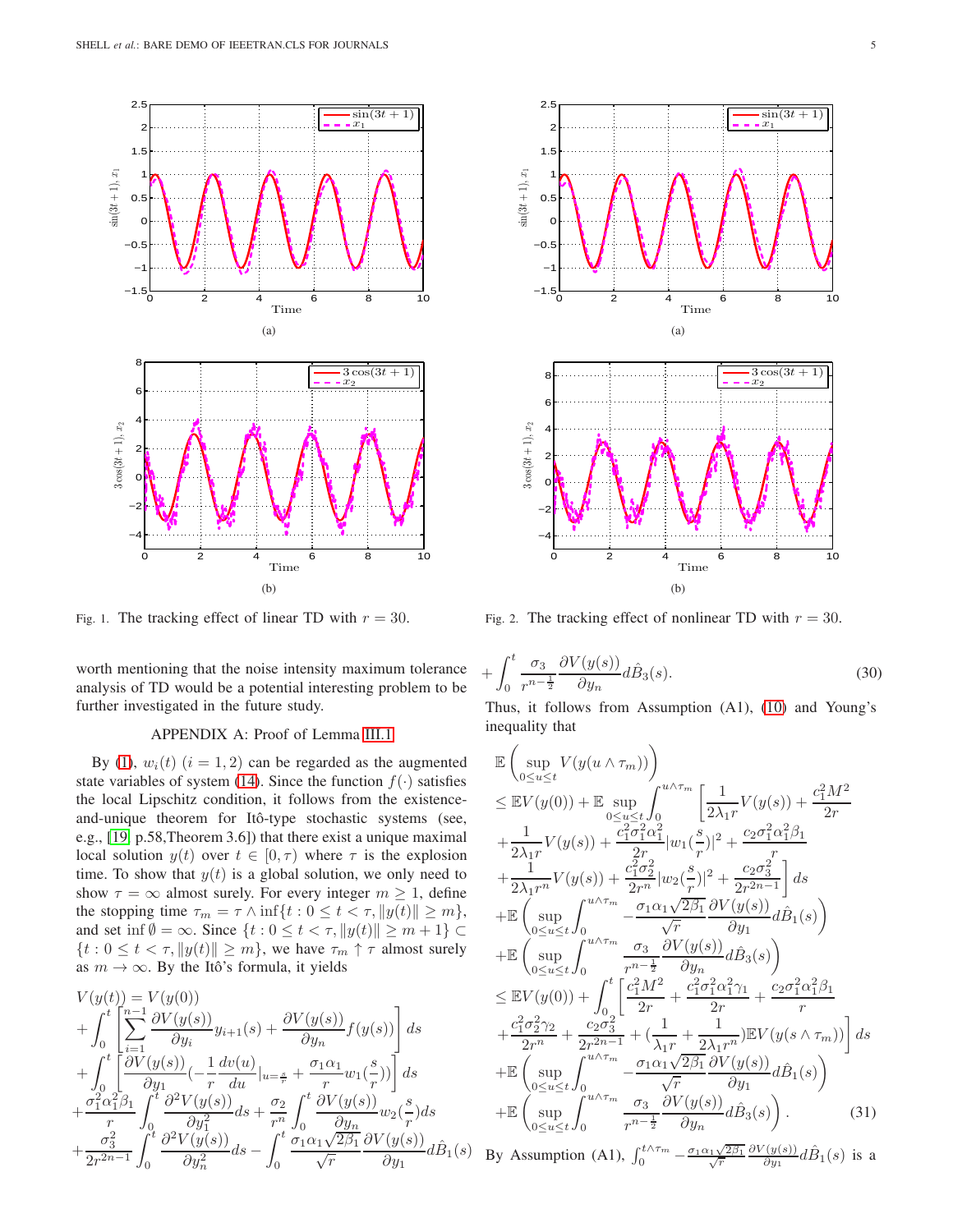

<span id="page-5-1"></span>Fig. 3. The tracking effect of nonlinear TD with  $r = 15$ .

martingale on  $t \ge 0$ , and so is for  $\int_0^{t \wedge \tau_m} \frac{\sigma_3}{r^{n-1}}$  $r^{n-\frac{1}{2}}$  $\partial V(y(s))$  $\frac{\hat{C}(y(s))}{\partial y_n}d\hat{B}_3(s).$ By the Burkholder-Davis-Gundy inequality ([\[19,](#page-7-18) Theorem 1.7.3]),

<span id="page-5-2"></span>
$$
\mathbb{E}\left(\sup_{0\leq u\leq t}\int_{0}^{u\wedge\tau_{m}}-\frac{\sigma_{1}\alpha_{1}\sqrt{2\beta_{1}}}{\sqrt{r}}\frac{\partial V(y(s))}{\partial y_{1}}d\hat{B}_{1}(s)\right) \n\leq 4\sqrt{2}\mathbb{E}\left(\int_{0}^{t}|\frac{\sigma_{1}\alpha_{1}\sqrt{2\beta_{1}}}{\sqrt{r}}\frac{\partial V(y(s\wedge\tau_{m}))}{\partial y_{1}}|^{2}ds\right)^{\frac{1}{2}} \n\leq \frac{16c_{1}^{2}\sigma_{1}^{2}\alpha_{1}^{2}\beta_{1}}{r}+\frac{1}{\lambda_{1}}\int_{0}^{t}\mathbb{E}V(y(s\wedge\tau_{m}))ds,
$$
\n(32)

and

<span id="page-5-3"></span>
$$
\mathbb{E}\left(\sup_{0\leq u\leq t}\int_{0}^{u\wedge\tau_{m}}\frac{\sigma_{3}}{r^{n-\frac{1}{2}}}\frac{\partial V(y(s))}{\partial y_{n}}d\hat{B}_{3}(s)\right)
$$
\n
$$
\leq \frac{4\sqrt{2}\sigma_{3}}{r^{n-\frac{1}{2}}}\mathbb{E}\left(\int_{0}^{t}\left|\frac{\partial V(y(s\wedge\tau_{m}))}{\partial y_{n}}\right|^{2}ds\right)^{\frac{1}{2}}
$$
\n
$$
\leq \frac{4\sqrt{2}\sigma_{3}c_{1}}{r^{n-\frac{1}{2}}\sqrt{\lambda_{1}}}\mathbb{E}\left(\sup_{0\leq s\leq t}V(y(s\wedge\tau_{m}))\int_{0}^{t}1ds\right)^{\frac{1}{2}}
$$
\n
$$
\leq \frac{1}{2}\mathbb{E}(\sup_{0\leq s\leq t}V(y(s\wedge\tau_{m}))) + \int_{0}^{t}\frac{16c_{1}^{2}\sigma_{3}^{2}}{r^{2n-1}\lambda_{1}}ds. \quad (33)
$$

Combining  $(31)$ ,  $(32)$  and  $(33)$ , we obtain

$$
\mathbb{E}\left(\sup_{0\leq s\leq t} V(y(s\wedge \tau_m))\right)
$$
  

$$
\leq N_1 + \int_0^t (N_2 + N_3 \mathbb{E}V(y(s\wedge \tau_m)))ds
$$

$$
= N_1 + N_3 \int_0^t \left(\frac{N_2}{N_3} + \mathbb{E} \sup_{0 \le u \le s} V(y(u \wedge \tau_m))\right) ds, \quad (34)
$$

where we set

<span id="page-5-0"></span>
$$
N_1 = 2\mathbb{E}V(y(0)) + \frac{32c_1^2\sigma_1^2\alpha_1^2\beta_1}{r},
$$
  
\n
$$
N_2 = \frac{c_1^2M^2}{r} + \frac{c_1^2\sigma_1^2\alpha_1^2\gamma_1}{r} + \frac{2c_2\sigma_1^2\alpha_1^2\beta_1}{r} + \frac{c_1^2\sigma_2^2\gamma_2}{r^n} + \frac{c_2\sigma_3^2}{r^{2n-1}} + \frac{32c_1^2\sigma_3^2}{r^{2n-1}\lambda_1},
$$
  
\n
$$
N_3 = \frac{2}{\lambda_1r} + \frac{1}{\lambda_1r^n} + \frac{2}{\lambda_1}.
$$
\n(35)

Now, applying Gronwall's inequality ([\[19,](#page-7-18) Theorem 1.8.1]) yields

$$
\frac{N_2}{N_3} + \mathbb{E}\left(\sup_{0\leq s\leq t} V(y(s\wedge \tau_m))\right) \leq \left(N_1 + \frac{N_2}{N_3}\right) e^{N_3 t}.\tag{36}
$$

Thus,

<span id="page-5-4"></span>
$$
\mathbb{E}\left(\sup_{0\leq s\leq t\wedge\tau_m} \|y(s)\|^2\right)
$$
\n
$$
\leq \frac{1}{\lambda_1} \mathbb{E}\left(\sup_{0\leq s\leq t\wedge\tau_m} V(y(s))\right) \leq \frac{1}{\lambda_1} \left(N_1 + \frac{N_2}{N_3}\right) e^{N_3 t}.\tag{37}
$$

This implies that

$$
m^2 P\{\tau_m \le t\} \le \frac{1}{\lambda_1} \left(N_1 + \frac{N_2}{N_3}\right) e^{N_3 t}.
$$
 (38)

Passing to the limit as  $m \to \infty$  gives  $P\{\tau \leq t\} = 0$  which yields in turn  $P\{\tau > t\} = 1$ . Since  $t \ge 0$  is arbitrary, we then have  $\tau = \infty$  almost surely, and  $y(t)$  exists globally. Furthermore, passing to the limit as  $m \to \infty$  for [\(37\)](#page-5-4) again gives [\(15\)](#page-2-5) from Fatou's Lemma. This completes the proof of the Lemma [III.1.](#page-2-0)

# APPENDIX B: Proof of Theorem [III.1](#page-2-2)

It follows from Lemma [III.1](#page-2-0) that the TD [\(3\)](#page-1-1) admits a unique global solution and  $\int_0^t \frac{\sigma_1 \alpha_1 \sqrt{r}}{\sqrt{r}}$  $\frac{1\sqrt{2\beta_1}}{\sqrt{r}}$  $\partial V(y(s))$  $\frac{\hat{C}(y(s))}{\partial y_1} d\hat{B}_1(s)$  is a martingale on  $t \geq 0$ , and so is for  $\int_0^t \frac{\sigma_3}{r^{n-1}}$  $r^{n-\frac{1}{2}}$  $\partial V(y(s))$  $\frac{\hat{d}(y(s))}{\partial y_n}d\hat{B}_3(s).$ Thus, for all  $t \geq 0$ , it follows that

<span id="page-5-5"></span>
$$
\mathbb{E} \int_0^t \frac{\sigma_1 \alpha_1 \sqrt{2\beta_1}}{\sqrt{r}} \frac{\partial V(y(s))}{\partial y_1} d\hat{B}_1(s) = 0,
$$
  

$$
\mathbb{E} \int_0^t \frac{\sigma_3}{r^{n-\frac{1}{2}}} \frac{\partial V(y(s))}{\partial y_n} d\hat{B}_3(s) = 0.
$$
 (39)

Finding the derivative of  $\mathbb{E}V(y(t))$  with respect to t, it follows from Assumption (A1), [\(10\)](#page-1-7), [\(30\)](#page-4-3), [\(39\)](#page-5-5),  $r \in \mathbb{R}_0$  and Young's inequality that

$$
\frac{d\mathbb{E}V(y(t))}{dt}
$$
\n
$$
= \mathbb{E}\left(\sum_{i=1}^{n-1} \frac{\partial V(y(t))}{\partial y_i} y_{i+1}(t) + \frac{\partial V(y(t))}{\partial y_n} f(y(t))\right)
$$
\n
$$
+ \mathbb{E}\left(\frac{\partial V(y(t))}{\partial y_1} \left(-\frac{1}{r} \frac{dv(u)}{du}|_{u=\frac{t}{r}} + \frac{\sigma_1 \alpha_1}{r} w_1(\frac{t}{r})\right)\right)
$$
\n
$$
+ \mathbb{E}\left(\frac{\sigma_1^2 \alpha_1^2 \beta_1}{r} \frac{\partial^2 V(y(t))}{\partial y_1^2} + \frac{\sigma_2}{r^n} \frac{\partial V(y(t))}{\partial y_n} w_2(\frac{t}{r})\right)
$$
\n
$$
+ \frac{\sigma_3^2}{2r^{2n-1}} \mathbb{E}\frac{\partial^2 V(y(t))}{\partial y_n^2}
$$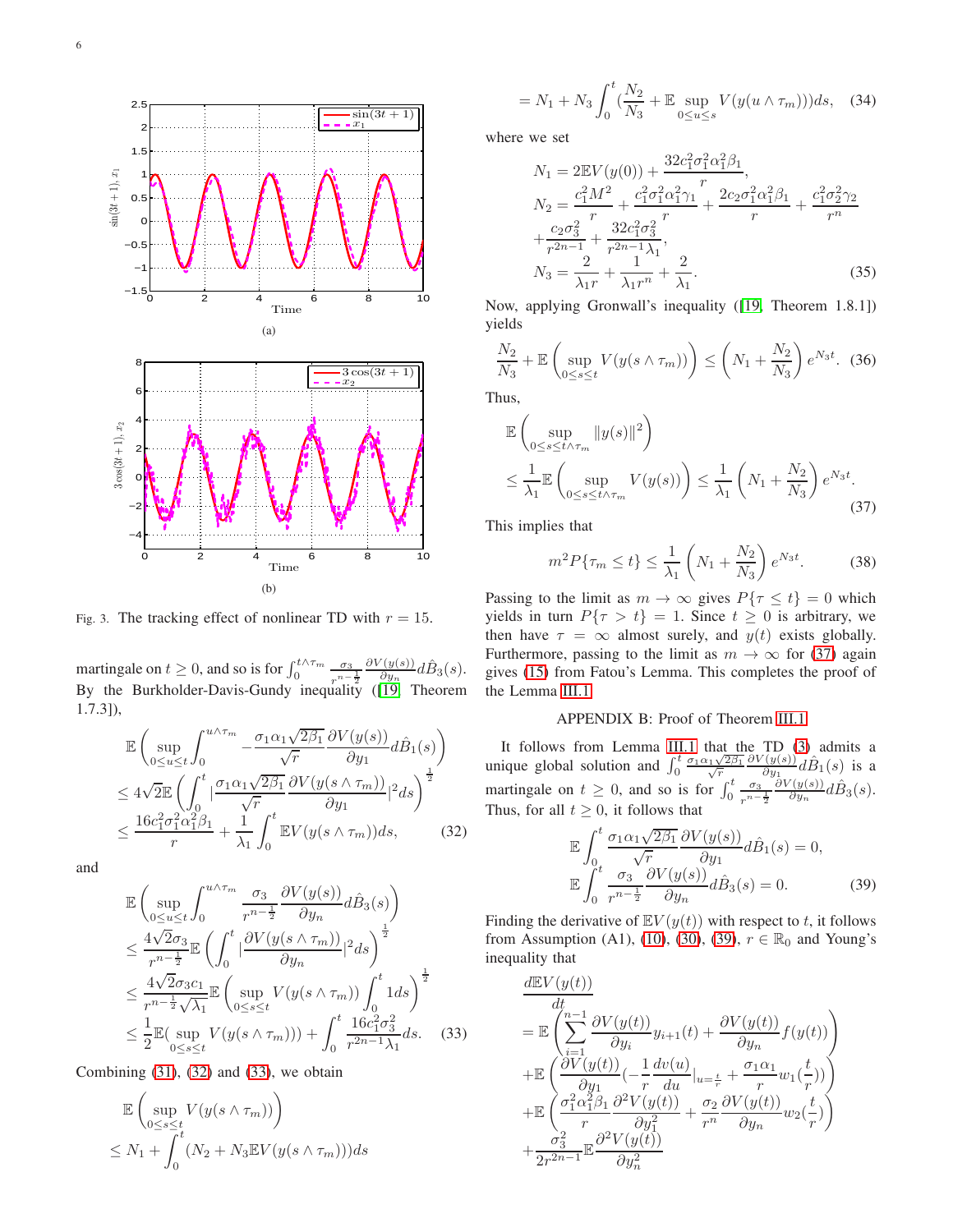$$
\leq -\mathbb{E}W(y(t)) + \frac{\lambda_1}{2r}\mathbb{E}\|y(t)\|^2 + \frac{c_1^2M^2}{2\lambda_1r} + \frac{\lambda_1}{2r}\mathbb{E}\|y(t)\|^2 \n+ \frac{c_1^2\sigma_1^2\alpha_1^2}{2\lambda_1r}\mathbb{E}\|w_1(\frac{t}{r})\|^2 + \frac{c_2\sigma_1^2\alpha_1^2\beta_1}{r} + \frac{\lambda_1}{2r^{2n-1}}\mathbb{E}\|y(t)\|^2 \n+ \frac{c_1^2\sigma_2^2}{2\lambda_1r}\mathbb{E}\|w_2(\frac{t}{r})\|^2 + \frac{c_2\sigma_3^2}{2r^{2n-1}} \n\leq -\frac{\lambda_3}{\lambda_2}\mathbb{E}V(y(t)) + \frac{1}{2r}\mathbb{E}V(y(t)) + \frac{c_1^2M^2}{2\lambda_1r} \n+ \frac{1}{2r}\mathbb{E}V(y(t)) + \frac{c_1^2\sigma_1^2\alpha_1^2\gamma_1}{2\lambda_1r} + \frac{c_2\sigma_1^2\alpha_1^2\beta_1}{r} \n+ \frac{1}{2r^{2n-1}}\mathbb{E}V(y(t)) + \frac{c_1^2\sigma_2^2\gamma_2}{2\lambda_1r} + \frac{c_2\sigma_3^2}{2r^{2n-1}} \n\leq -\frac{(1-\theta)\lambda_3}{\lambda_2}\mathbb{E}V(y(t)) + \frac{\Gamma_1}{r},
$$
\n(40)

where

$$
\Gamma_1 := \frac{c_1^2 M^2}{2\lambda_1} + \frac{c_1^2 \sigma_1^2 \alpha_1^2 \gamma_1}{2\lambda_1} + c_2 \sigma_1^2 \alpha_1^2 \beta_1 + \frac{c_1^2 \sigma_2^2 \gamma_2}{2\lambda_1} + \frac{c_2 \sigma_3^2}{2},
$$
\n(41)

and  $\theta \in (0, 1)$  is given in [\(16\)](#page-2-4). This, together with Assumption (A1), yields that

$$
\mathbb{E}V(y(t))\leq e^{-\frac{(1-\theta)\lambda_3}{\lambda_2}t}\mathbb{E}V(y(0))+\frac{\Gamma_1}{r}\int_0^t e^{-\frac{(1-\theta)\lambda_3}{\lambda_2}(t-s)}ds
$$
\n
$$
\leq \lambda_2 e^{-\frac{(1-\theta)\lambda_3}{\lambda_2}t}\mathbb{E}\|y(0)\|^2+\frac{\lambda_2\Gamma_1}{\lambda_3(1-\theta)r}.\tag{42}
$$

Since

$$
\mathbb{E}||y(0)||^2
$$
  
=  $\mathbb{E}|x_1(0) - v(0) - \sigma_1 w_1(0)|^2 + \sum_{i=1}^{n-1} \frac{1}{r^{2i}} |x_{i+1}(0)|^2$ , (43)

it can be concluded that for any  $T > 0$ , there exists a positive constant

$$
\Gamma_2 := \sup_{\substack{r \in R_0 \\ n-1}} \left( e^{-\frac{(1-\theta)\lambda_3}{\lambda_2} r} r \right) \cdot \left[ \mathbb{E} |x_1(0) - v(0) - \sigma_1 w_1(0) \right]^2
$$
  
 
$$
+ \sum_{i=1}^{n-1} |x_{i+1}(0)|^2 \tag{44}
$$

which is independent of r. This is because  $g(r) :=$  $e^{-\frac{(1-\theta)\lambda_3}{\lambda_2}rT}$  is continuous with respect to r. Since  $\lim_{r\to\infty} g(r) = 0$ ,  $g(r)$  is bounded on the domain  $R_0$ , i.e., there is a positive constant  $N$  independent of  $r$  such that  $N = \sup_{r \in R_0} \left(e^{-\frac{(1-\theta)\lambda_3}{\lambda_2}rT}r\right)$ . Hence,  $\Gamma_2$  is independent of r and so  $e^{-\frac{(1-\theta)\lambda_3}{\lambda_2}rT}\mathbb{E}||y(0)||^2 \leq \frac{\Gamma_2}{r}$ . Therefore, for all  $t\in[T,\infty),$ 

<span id="page-6-1"></span>
$$
\mathbb{E}|x_1(t) - v^*(t)|^2
$$
\n
$$
= \mathbb{E}|y_1(rt)|^2 \le \mathbb{E}||y(rt)||^2 \le \frac{1}{\lambda_1} \mathbb{E}V(y(rt))
$$
\n
$$
\le \frac{\lambda_2}{\lambda_1} e^{-\frac{(1-\theta)\lambda_3}{\lambda_2}rT} \mathbb{E}||y(0)||^2 + \frac{\lambda_2 \Gamma_1}{\lambda_3(1-\theta)\lambda_1 r} \le \frac{\Gamma}{r}, \quad (45)
$$

where

<span id="page-6-0"></span>
$$
\Gamma := \frac{\lambda_2 \Gamma_2}{\lambda_1} + \frac{\lambda_2 \Gamma_1}{\lambda_3 (1 - \theta) \lambda_1}.
$$
 (46)

is a positive constant independent of  $r$ . Using the inequality  $(a+b)^2 \le (1+\frac{1}{\mu})a^2 + (1+\mu)b^2$  for any  $\mu > 0$  and  $a, b \in \mathbb{R}$ , it is obtained by  $(10)$  and  $(45)$  that

<span id="page-6-2"></span>
$$
\mathbb{E}|x_1(t) - v(t)|^2
$$
  
\n
$$
\leq (1 + \frac{1}{\mu})\mathbb{E}|x_1(t) - v^*(t)|^2 + (1 + \mu)\sigma_1^2 \mathbb{E}|w_1(t)|^2
$$
  
\n
$$
\leq \frac{(1 + \frac{1}{\mu})\Gamma}{r} + (1 + \mu)\sigma_1^2 \gamma_1
$$
\n(47)

uniformly in  $t \in [T, \infty)$ . Since  $\mu > 0$  is arbitrary, it follows from [\(47\)](#page-6-2) that

<span id="page-6-3"></span>
$$
\limsup_{r \to \infty} \mathbb{E}|x_1(t) - v(t)|^2 \le \sigma_1^2 \gamma_1 \tag{48}
$$

uniformly in  $t \in [T, \infty)$ . In addition, when  $\sigma_1 = 0$ , if follows from [\(48\)](#page-6-3) that

$$
\lim_{r \to \infty} \mathbb{E}|x_1(t) - v(t)|^2 = 0 \tag{49}
$$

uniformly in  $t \in [T, \infty)$ . Thus, for any  $\varepsilon := \frac{1}{m^4} > 0, m \in \mathbb{N}^+,$ there exists an *m*-dependent constant  $r^* = r^*(m)$  such that

<span id="page-6-5"></span>
$$
\mathbb{E}|x_1(t) - v(t)|^2 < \frac{1}{m^4} \tag{50}
$$

uniformly in  $t \in [T, \infty)$  for all  $r \geq r^*$ . By Chebyshev's inequality ([\[19,](#page-7-18) p.5]), it has

$$
P\left\{\omega: |x_1(t) - v(t)| > \frac{1}{m}\right\} \le \frac{1}{m^2} \tag{51}
$$

uniformly in  $t \in [T, \infty)$  for all  $r \geq r^*$ . By Borel-Cantelli's lemma ([\[19,](#page-7-18) p.7]), it can be also obtained that for almost all  $\omega \in \Omega$ , there exists an  $m_0 = m_0(\omega)$  such that

$$
|x_1(t) - v(t)| \le \frac{1}{m}
$$
 (52)

uniformly in  $t \in [T, \infty)$  whenever  $m \geq m_0, r \geq r^*$ . Therefore, for almost all  $\omega \in \Omega$ ,

$$
\limsup_{r \to \infty} |x_1(t) - v(t)| \le \frac{1}{m} \tag{53}
$$

whenever  $m \geq m_0$ . Setting  $m \to \infty$  gives

<span id="page-6-6"></span>
$$
\lim_{r \to \infty} |x_1(t) - v(t)| = 0, \text{ almost surely } (54)
$$

uniformly in  $t \in [T, \infty)$  when  $\sigma_1 = 0$ . This completes the proof of the Theorem [III.1.](#page-2-2)

# APPENDIX C: Proof of Theorem [III.2](#page-3-2)

By [\(21\)](#page-2-6) and performing the integration by parts, it can be easily obtained that for each  $i = 2, 3, \cdots, n$ ,

<span id="page-6-4"></span>
$$
x_i(\varphi) = (-1)^{(i-1)} \int_0^a x_1(t) \varphi^{(i-1)}(t) dt, \ \forall \varphi \in C_0^{\infty}(0, a).
$$
\n(55)

From Theorem [III.1,](#page-2-2) [\(55\)](#page-6-4) and the definition of the gener-alized derivative in [\(20\)](#page-2-7), for each  $i = 2, 3, \dots, n$  and any  $0 < \xi < a$ , it follows that

$$
\mathbb{E}|x_i(\varphi) - v^{(i-1)}(\varphi)|^2
$$
  
=  $\mathbb{E}|\int_0^a x_i(t)\varphi(t)dt - (-1)^{(i-1)}\int_0^a v(t)\varphi^{(i-1)}(t)dt|^2$   
=  $\mathbb{E}|\int_0^a (x_1(t) - v(t))\varphi^{(i-1)}(t)dt|^2$